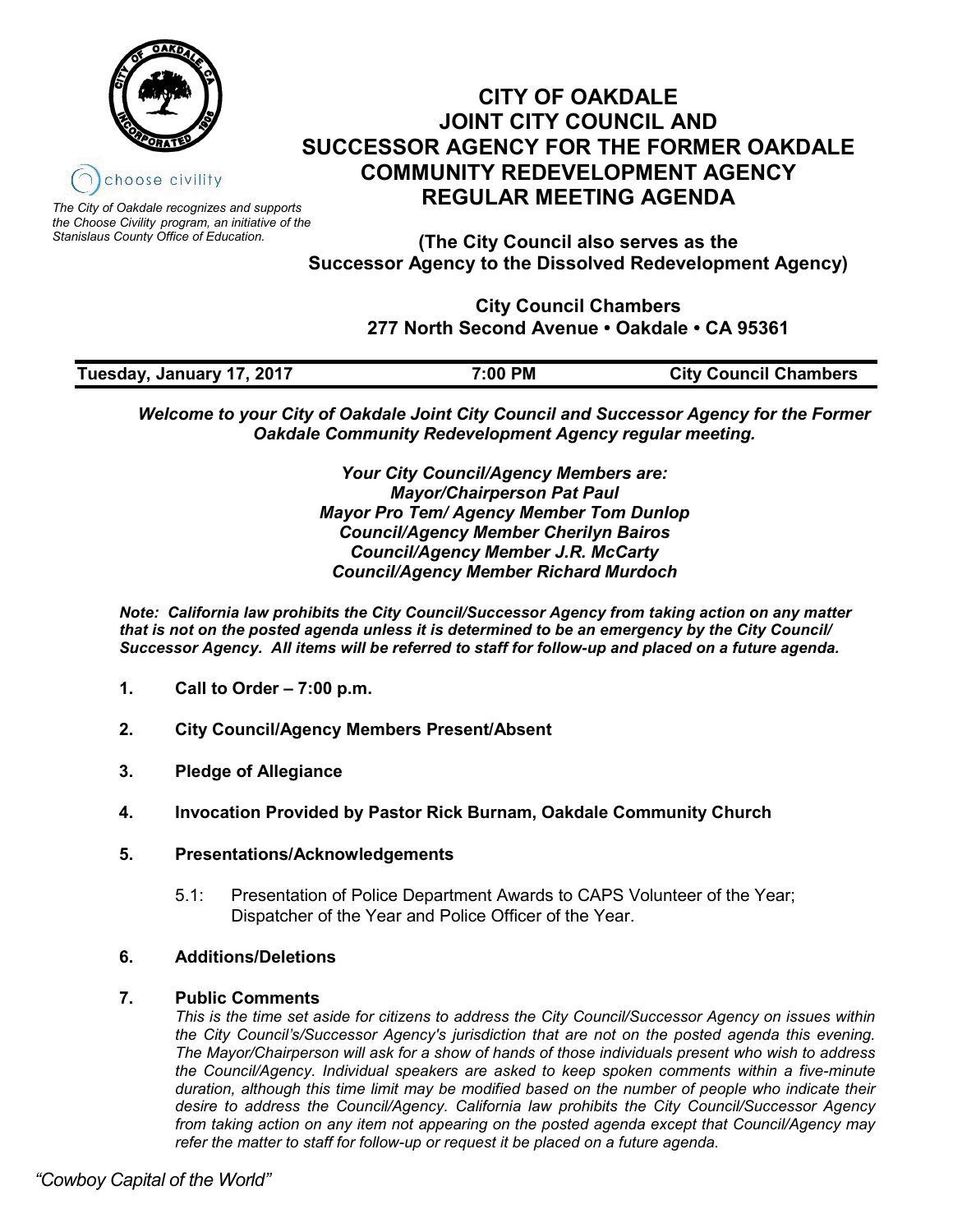

# **CITY OF OAKDALE JOINT CITY COUNCIL AND SUCCESSOR AGENCY FOR THE FORMER OAKDALE COMMUNITY REDEVELOPMENT AGENCY REGULAR MEETING AGENDA Tuesday, January 17, 2017**

**Next City Council Resolution: 2017-001 Next Ordinance: 1246 Next Successor Agency Resolution: 2017-001**

# **8. Appointment to Boards and Commissions**

None Scheduled.

## **9. City Council Consent Agenda**

The consent agenda is comprised of Items 9.1 through 9.4. Unless there is discussion by a member of the audience/Council they may be approved in one motion.

- 9.1: Approve the Regular City Council Meeting Minutes of December 19, 2016.
- 9.2: Receive and File the Warrant List for the period of December 13, 2016 to January 10, 2017.
- 9.3: Waive Readings of Ordinances/Resolutions except by Title.
- 9.4: Approve by Minute Order City Co-sponsorship Friends of Oakdale Library Annual Book Sale (March 6 – 9, 2017).

## **10. Public Hearings**

10.1: Public Hearing to Consider a Resolution of the City of Oakdale City Council Authorizing the City Manager to Execute a Memorandum of Understanding to form the Stanislaus and Tuolumne Rivers Groundwater Basin Association Groundwater Sustainability Agency and to Prepare and Submit Notice of the Stanislaus and Tuolumne Rivers Groundwater Basin Association Groundwater Sustainability Agency's Election to be the Groundwater Sustainability Agency for the Modesto Sub-Basin (Designated Basin Number 5-22.02 in the California Department of Water Resources' CASGEM Groundwater Basin System) to the California Department of Water Resources. *Notice Published in the Oakdale Leader on the January 4, 2017 and January 11, 2017.*

Recommended Action: Adopt Resolution 2017-001, a Resolution of the City of Oakdale City Council Authorizing the City Manager to Execute a Memorandum of Understanding to Form the Stanislaus and Tuolumne Rivers Groundwater Basin Association Groundwater Sustainability Agency and to Prepare and Submit Notice of the Stanislaus and Tuolumne Rivers Groundwater Basin Association Groundwater Sustainability Agency's Election to be the Groundwater Sustainability Agency for the Modesto Sub-Basin (Designated Basin Number 5-22.02 in the California Department of Water Resources' CASGEM Groundwater Basin System) to the California Department of Water Resources.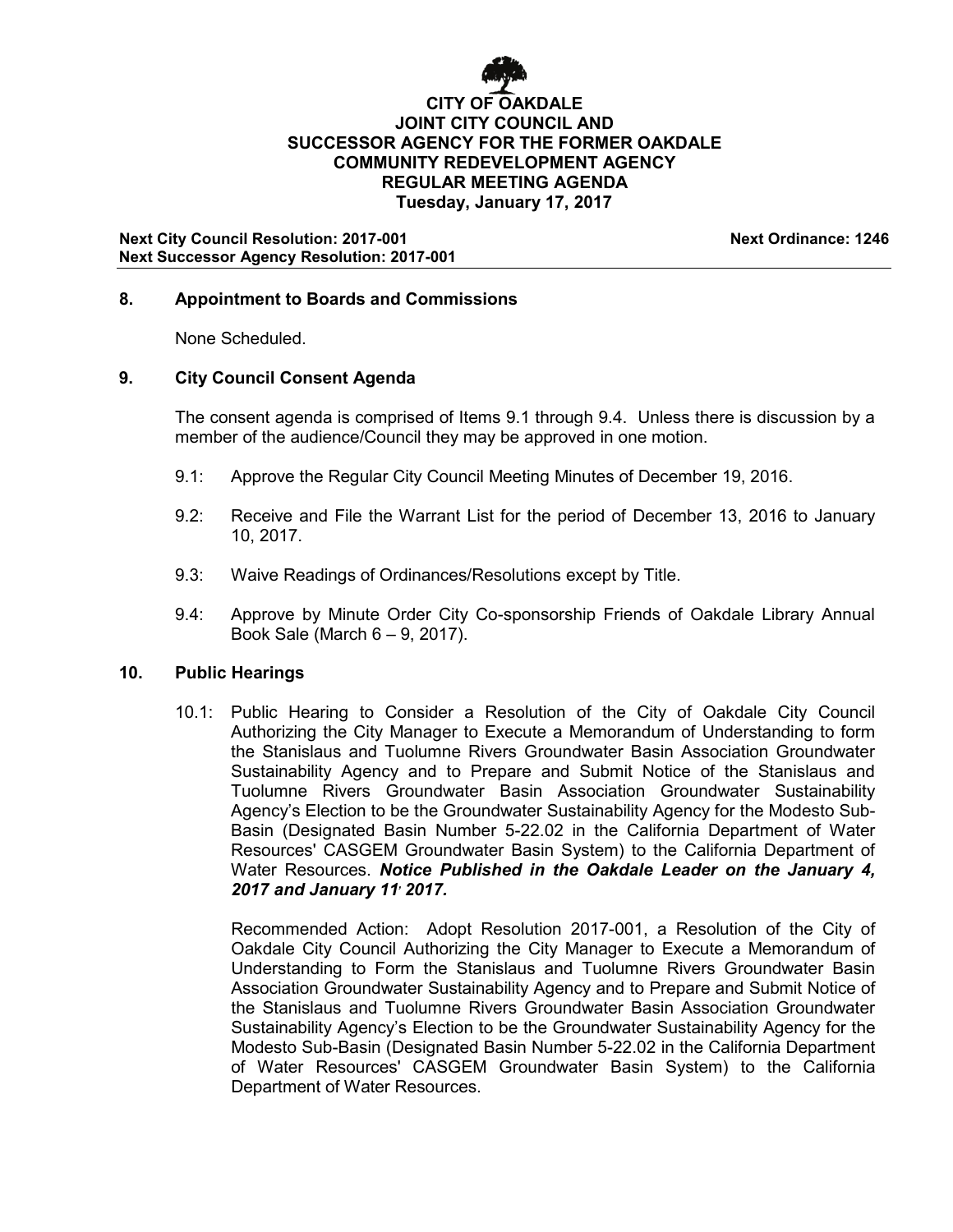

# **CITY OF OAKDALE JOINT CITY COUNCIL AND SUCCESSOR AGENCY FOR THE FORMER OAKDALE COMMUNITY REDEVELOPMENT AGENCY REGULAR MEETING AGENDA Tuesday, January 17, 2017**

**Next City Council Resolution: 2017-001 Next Ordinance: 1246 Next Successor Agency Resolution: 2017-001**

# **11. Staff Reports**

11.1: Consider a Resolution of the City of Oakdale City Council Scheduling a Public Hearing to Consider Proposed Water Service Rate Increases and Directing that Notice of the Hearing be given.

Recommended Action: Adopt Resolution 2017- , a Resolution of the City of Oakdale City Council Scheduling a Public Hearing to Consider Proposed Water Service Rate Increases and Directing that Notice of the Hearing be given.

11.2: Consider Minute Order Authorizing the City Manager to Negotiate a Lease Agreement with the Oakdale Tourism & Visitors Bureau for Office Space at the Gene Bianchi Community Center.

Recommended Action: By Minute Order, Authorize the City Manager to Negotiate a Lease Agreement with the Oakdale Tourism & Visitors Bureau for Office Space at the Gene Bianchi Community Center.

11.3: Consider Minute Order Accepting the December 2016 Treasurer's Report by Minute Order.

Recommended Action: By Minute Order, Accept by the December 2016 Treasurer's Report.

## **Staff Report of the Successor Agency for the Former Oakdale Community Redevelopment Agency:**

11.4: Consider a Resolution of the City of Oakdale Successor Agency for the Former Oakdale Community Redevelopment Agency Approving the July 1, 2017 to June 30, 2018 Recognized Obligation Payment Schedule (ROPS).

Recommended Action: Adopt Resolution 2017-\_\_\_, a Resolution of the City of Oakdale Successor Agency for the Former Oakdale Community Redevelopment Agency Approving the July 1, 2017 to June 30, 2018 Recognized Obligation Payment Schedule (ROPS).

#### **12. City Manager's Report**

12.1: January 2017 Department Reports.